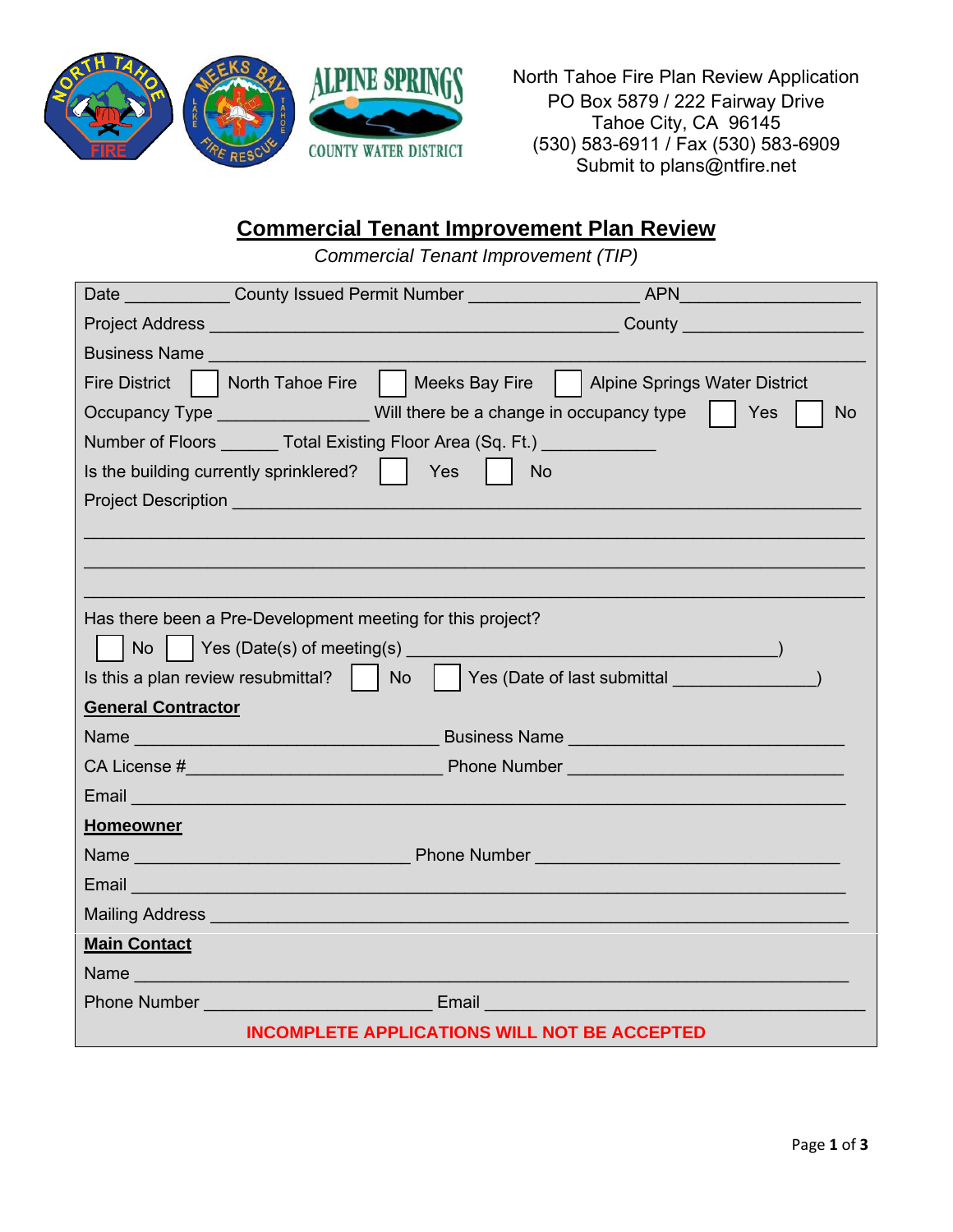| Review the statements below. Check the boxes once the statements have been reviewed.                                                                                                                                                                                                                                                                                        |
|-----------------------------------------------------------------------------------------------------------------------------------------------------------------------------------------------------------------------------------------------------------------------------------------------------------------------------------------------------------------------------|
| Plan review turnaround is 15-business days from the date plan review fees are paid. Do not contact<br>our office during the 15-business day review turnaround. Our staff will not respond to your inquiry.<br>Once your review is complete, our office will contact you via email.                                                                                          |
| Alpine Springs County Water District Projects – Once this review is approved, a copy of the plans<br>will need to be provided to ASCWD for their records.                                                                                                                                                                                                                   |
| Review the submittal requirements below. NTFPD is no longer able to approve plans with<br>conditions. If any of the requirements are missing, plans will not be approved and will be subject to<br>resubmittal fees. All resubmittals trigger a new 15-business day turnaround.                                                                                             |
| Step 1: Check the type of plan review that applies. Under the selected type, check the<br>requirements to ensure all are met prior to submitting.                                                                                                                                                                                                                           |
| NTFPD/Placer Co. Review Submittal Requirements -                                                                                                                                                                                                                                                                                                                            |
| A complete set of the construction plans stamped and signed by the design professional(s).                                                                                                                                                                                                                                                                                  |
| Applicable building codes and standards must be noted on the cover sheet, including the<br>NTFPD Amended fire code.                                                                                                                                                                                                                                                         |
| The county issued project permit number. If the permit issuance checklist is already issued,<br>include this with submittal. If not, you will be required to submit a copy to NTF once it is issued.                                                                                                                                                                        |
| Pre-Development Meeting Findings/Alternate Materials and Methods Request (If applicable)                                                                                                                                                                                                                                                                                    |
| MBFPD/El Dorado Co. Review Submittal Requirements -                                                                                                                                                                                                                                                                                                                         |
| A complete set of the construction plans stamped and signed by the design professional(s).                                                                                                                                                                                                                                                                                  |
| Applicable building codes and standards must be noted on the cover sheet, including the<br>MBFPD Amended fire code.                                                                                                                                                                                                                                                         |
| The county issued project permit number.                                                                                                                                                                                                                                                                                                                                    |
| Pre-Development Meeting Findings/Alternate Materials and Methods Request (If applicable)                                                                                                                                                                                                                                                                                    |
| Once the TIP is reviewed and approved, NTFPD/MBFPD will sign-off the workflow in the county's<br>system and add any Fire flags/holds/notes that will be required for project final. This will allow for permit<br>issuance from the county if their requirements have been met. Notify them when this review is approved.                                                   |
| I hereby acknowledge that I have read the Fire District's requirements above for plan review.<br>Furthermore, I acknowledge that if any of the requirements are not complied with, the plans/project will<br>fail review and will be subject to resubmittals and resubmittal fees. By signing below, I am verifying that<br>I have met the requirements for this submittal. |
| Signature<br>Date                                                                                                                                                                                                                                                                                                                                                           |

*Review section below after plan review is complete.*